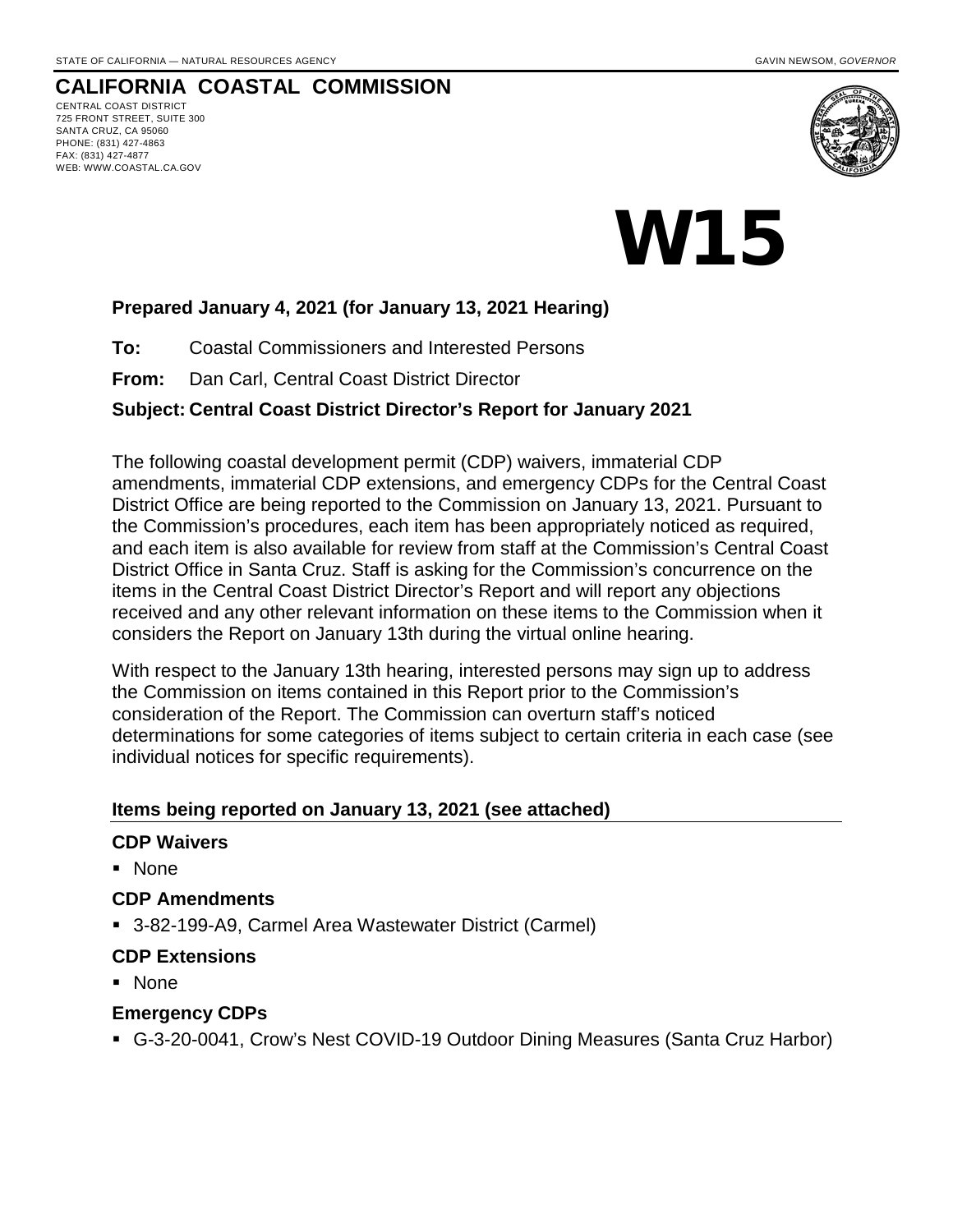CENTRAL COAST DISTRICT 725 FRONT STREET, SUITE 300 SANTA CRUZ, CA 95060 PHONE: (831) 427-4863 FAX: (831) 427-4877 WEB: WWW.COASTAL.CA.GOV



# **NOTICE OF PROPOSED PERMIT AMENDMENT**

- **Date:** December 29, 2020
- **To:** All Interested Parties
- **From:** Susan Craig, Central Coast District Manager Colin Bowser, Coastal Planner

**Subject: Proposed Amendment to Coastal Development Permit (CDP) 3-82-199** Applicant: Carmel Area Wastewater District

#### **Original CDP Approval**

CDP 3-82-199 was approved by the Coastal Commission on January 20, 1981 to authorize a series of improvements and upgrades to bring the Carmel Area Wastewater District's (CAWD) wastewater treatment plant (originally constructed in 1939) into compliance with water quality standards at the time. More specifically, the CDP authorized infrastructure upgrades to address problems from inadequately sized treatment capacity, including expanded capacity and construction of recycled water facilities meant to provide treated wastewater for a variety of uses, including to irrigate nearby golf courses. The 1981 CDP approval also included a series of conditions addressing the plant's operations, including service area boundaries, treatment capacity, flood management/coastal hazards (i.e., prohibiting levees, dikes, and other shoreline protective devices to protect the plant from flooding), public coastal access (i.e., requiring CAWD to offer an easement or enter into an agreement to allow a public trail along the Carmel River to the shoreline), and habitat preservation (i.e., requiring CAWD to develop a plan to protect riparian habitat located outside of the Plant's boundaries).

The CDP has been amended eight times since its initial approval to authorize various other proposed changes, most recently in March of 2020. That approval authorized a series of after-the-fact changes to the plant's infrastructure and operations including installing a new digester and digester control buildings, a new sodium bisulfite/hypochlorite facility, a new storm water pump station and electrical service pad, and performing repairs and modifications to ten existing facilities and structures. The amendment also recognized after-the-fact removal of approximately 2,500 square feet of riparian vegetation and expansion of the District's wastewater service boundary. As part of the approval, and as mitigation for the removal of the riparian vegetation, the Commission imposed Special Condition 4, which required that CAWD place roughly 10 acres of riparian habitat outside of the plant's developed footprint in a conservation easement for habitat and public access purposes. This conservation area would provide habitat and public access to the site's natural area on the Carmel River's lower watershed and lagoon that surrounds the plant.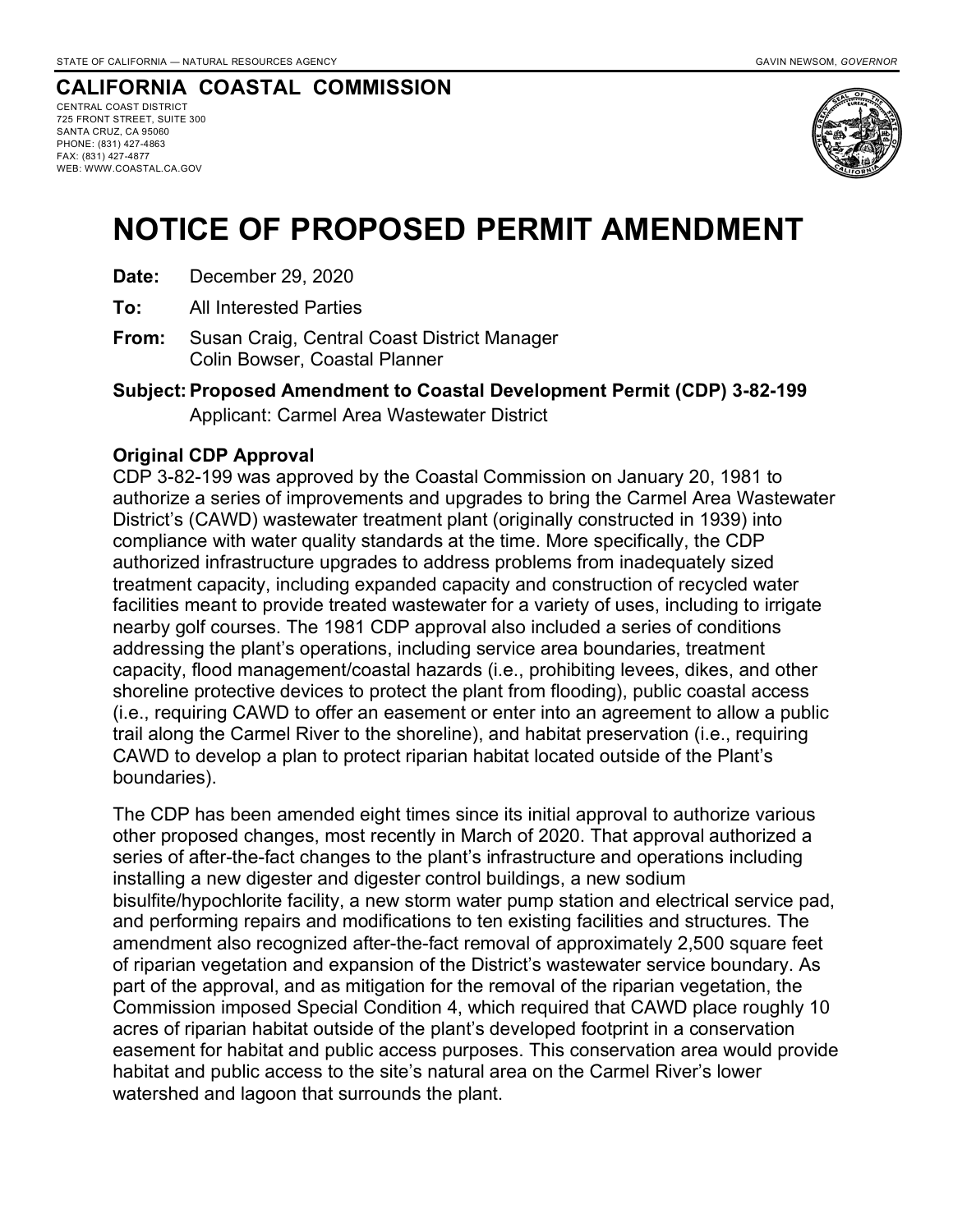#### 3-82-199-A9 (Carmel Area Wastewater District)

#### **Proposed CDP Amendment**

CDP 3-82-199 would be amended to change the wording of Special Condition 4(d) (Easement Recordation) to remove the words "Prior to Issuance of the Amended CDP" from the special condition. Special Condition 4(d) required CAWD to complete the easement and have it recorded before the CDP would be issued. CAWD has provided Commission staff with all necessary materials for the recordation, but a lack of staff resources to record the easement has resulted in a delay in doing so and thus a delay in issuing the CDP. The proposed amendment would allow the Commission to issue the CDP while still working with CAWD on the recordation process. The Commission's reference number for this proposed immaterial amendment is **3-82-199-A9.**

#### **Executive Director's Immateriality Determination**

Pursuant to Title 14, Section 13166(b) of the California Code of Regulations, the Executive Director of the California Coastal Commission has determined that the proposed CDP amendment is immaterial for the following reasons:

The proposed amendment would allow the CDP to become effective and issued now as opposed to after recordation of the easement. The easement is still required. Commission staff has coordinated with CAWD staff on the required process of designating the specified natural areas to be conserved through the easement and now awaits the easement's official recordation. Staff is confident that the remaining steps in officially recording the conservation easement can proceed and believes that finalizing the easement after the CDP is issued will have no effect on the amended CDP's overall implementation.

#### **Coastal Commission Review Procedure**

The CDP will be amended as proposed if no written objections are received in the Central Coast District office within ten working days of the date of this notice. If such an objection is received, the objection and the Executive Director's response to it will be reported to the Commission on January 13, 2021 at the Coastal Commission's virtual online meeting. If three or more Commissioners object to the Executive Director's determination of immateriality at that time, then the application will be processed as a material CDP amendment.

**If you have any questions about the proposal or wish to register an objection, please contact Colin Bowser in the Central Coast District office at Colin.Bowser@coastal.ca.gov.**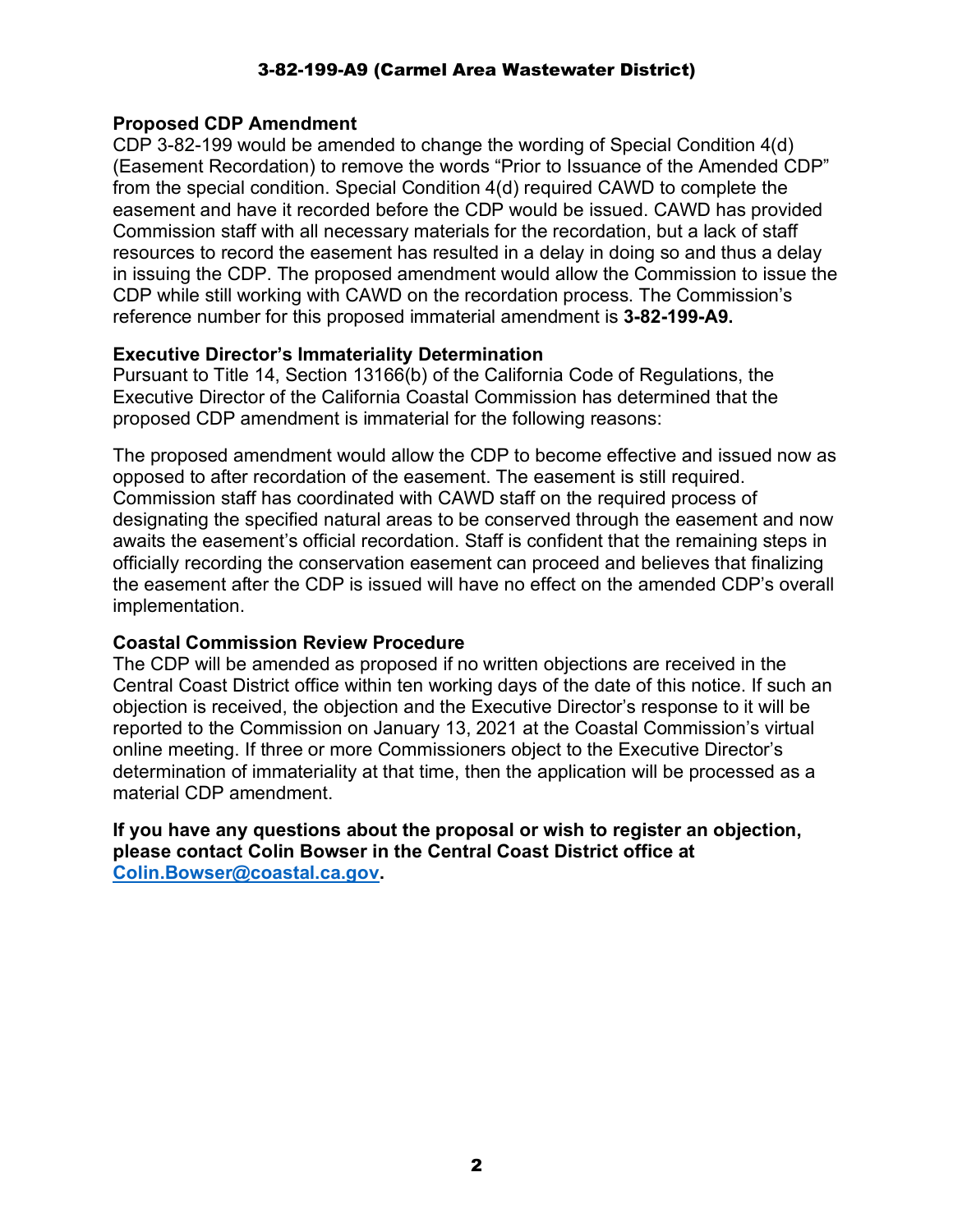CENTRAL COAST DISTRICT 725 FRONT STREET, SUITE 300 SANTA CRUZ, CA 95060 PHONE: (831) 427-4863 FAX: (831) 427-4877 WEB: WWW.COASTAL.CA.GOV



# **EMERGENCY COASTAL DEVELOPMENT PERMIT**

# **Emergency CDP G-3-20-0041 (COVID-19 Outdoor Dining Measures for The Crow's Nest)**

**Issue Date: November 24, 2020 Page 1 of 5**

This emergency coastal development permit (ECDP) authorizes emergency development to implement the City and County of Santa Cruz's outdoor dining orders for restaurants during the COVID-19 pandemic. The Crow's Nest restaurant is located adjacent to the Santa Cruz Port District and Twin Lakes State Beach in the City of Santa Cruz. To provide for continued restaurant use while indoor-dining restrictions due to COVID-19 remain in place, The Crow's Nest requests to use outdoor public beach space for dining. The tent space will also be available to the general public without any limitation. Temporary development consists of placing a large tent surrounded by low temporary fencing on the western edge of the beach on the seaward side of The Crow's Nest. The restaurant will place appropriately distanced dining tables and chairs and a hostess stand within the tent's footprint. The Permittee will place signs along the fence and on the hostess stand stating that the tent area is available for The Crow's Nest dining as well as for general public use with no purchase required.

Based on the materials presented by the Permittee, the economic effects of necessary public health restrictions on commercial indoor and outdoor dining mandated by City, County, and State health authorities during the COVID-19 pandemic have severely jeopardized the viability of the Permittee's business, which is sustained by both local residents and visitors to the beach, and have thus seriously reduced the Permittee's ability to operate a visitor-serving business and contribute to local community function. Thus, the proposed emergency measures are necessary to maintain the Permittee's viable economic functioning and the prospects for future recovery until public health orders and restrictions on indoor dining are lifted after the COVID-19 pandemic ends. The project is conditioned to ensure these measures are temporary, to require adequate trash and recycling receptacles at the site, to require clear signage announcing that the tent seating area is open to The Crow's Nest patrons and the general public during business hours, and to require proper social distancing space in all affected areas of outdoor seating.

Therefore, the Executive Director of the California Coastal Commission hereby finds that:

(a) An emergency exists that requires action more quickly than permitted by the procedures for administrative or ordinary CDPs, and that the development can and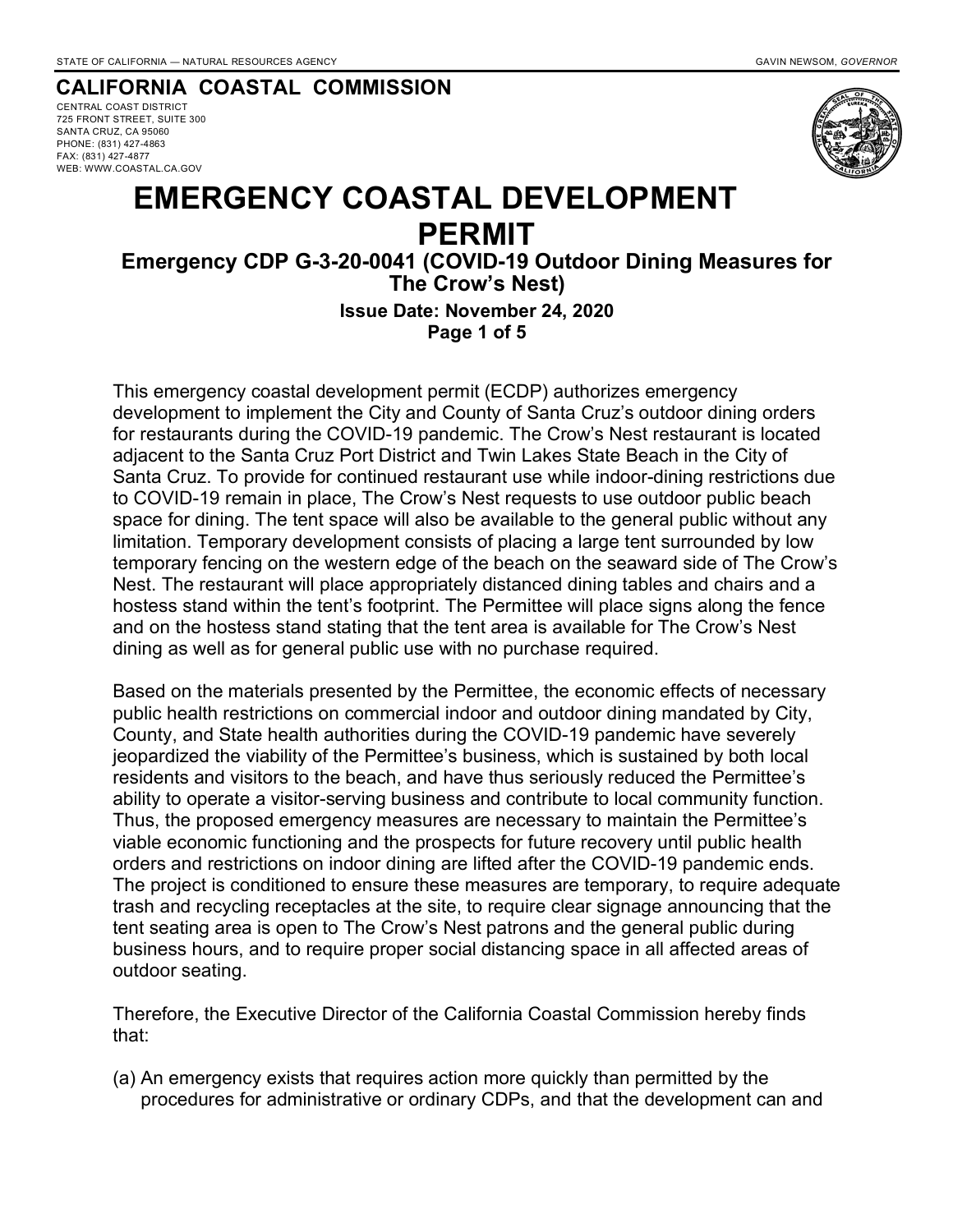will be completed within 30 days unless otherwise specified by the terms of this ECDP; and

(b) Public comment on the proposed emergency development has been reviewed if time allows.

The emergency development is hereby approved, subject to the conditions listed on the attached pages.

> DocuSigned by: Susan Craig  $RRA5016R016R17A$

Susan Craig, Central Coast District Manager, for John Ainsworth, Executive Director

# **Conditions of Approval**

- 1. The enclosed ECDP acceptance form must be signed by the Permittee and returned to the California Coastal Commission's Central Coast District Office within 15 days of the date of this permit (i.e., by December 9, 2020). This ECDP is not valid unless and until the acceptance form has been received in the Central Coast District Office.
- 2. Only that emergency development specifically described in this ECDP is authorized. Any additional and/or different emergency and/or other development requires separate authorization from the Executive Director and/or the Coastal Commission.
- 3. The emergency development authorized by this ECDP must be completed within 30 days of the date of this permit (i.e., by December 24, 2020) unless extended for good cause by the Executive Director.
- 4. The emergency development authorized by this ECDP is only temporary and is designed to abate the identified emergency while the COVID-19 social distancing requirements remain in place and shall be removed if it is not authorized by a regular CDP. Within 60 days of the date of this permit (i.e. by January 23, 2021), the Permittee shall submit a complete application for a regular CDP to authorize the temporary emergency development. (The CDP application may be found at: http://www.coastal.ca.gov/cdp/cdp-forms.html). The application shall include photos showing the project site before the emergency, during emergency project development activities, and after the work authorized by this ECDP is complete. The deadline in this condition may be extended for good cause by the Executive Director.
- 5. In exercising this ECDP, the Permittee agrees to hold the California Coastal Commission harmless from any liabilities for damage to public or private properties or personal injury that may result from the project.
- 6. This ECDP does not obviate the need to obtain necessary authorizations and/or permits from other agencies (e.g., City of Santa Cruz, Santa Cruz Port District, Santa Cruz County Health Services Agency, etc.). The Permittee shall submit to the Executive Director copies of all such authorizations and/or permits upon their issuance.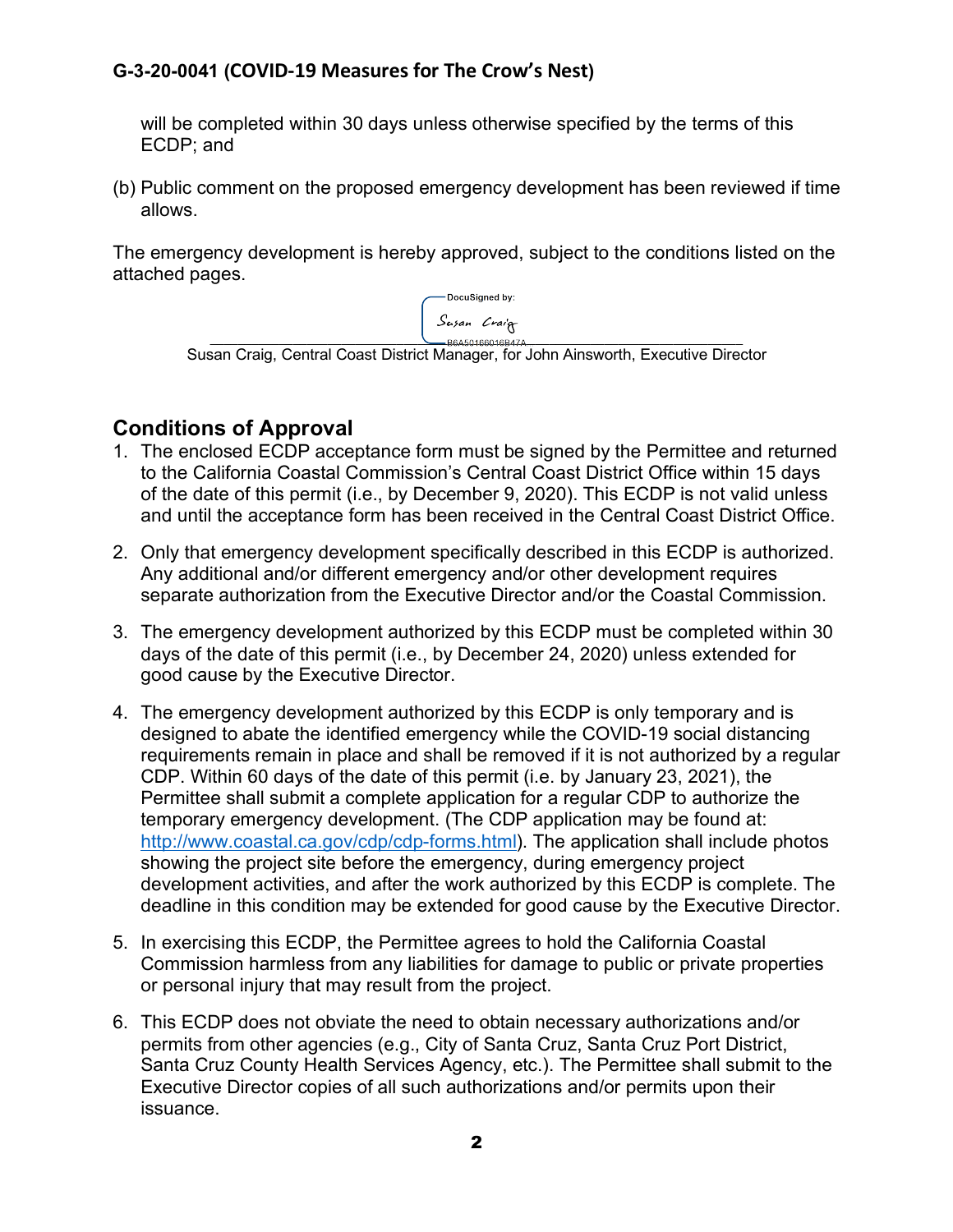- 7. All emergency development shall be limited in scale and scope to that specifically identified in the Emergency Permit Application Form dated received in the Coastal Commission's Central Coast District Office on October 30, 2020.
- 8. All emergency development is limited to the least amount necessary to abate the emergency.
- 9. All emergency development activities shall limit impacts to coastal resources (including public recreational access, the public beach, and the Pacific Ocean) to the maximum extent feasible including by, at a minimum, adhering to the following development requirements (which may be adjusted by the Executive Director if such adjustments: 1) are deemed necessary due to extenuating circumstances; and 2) will not adversely impact coastal resources):
	- a) All of the development measures included in this ECDP and any subsequent modifications made to these measures are temporary and will be completely removed by January 23, 2021 and the site restored to its previous condition or better than their previous condition unless a regular CDP application to retain the development has been submitted by that date.
	- b) If a local, county, state, or federal health or public safety directive requires public health and safety measures more stringent or greater than those currently in effect such that the conditions of this ECDP cannot be safely met, the applicable COVID-19 measures authorized by this ECDP will become void and the development will be immediately removed.
	- c) Tent seating areas will be open to the general public as well as paying customers of The Crow's Nest. No distinction will be made at any time between seating offered to paying customers of The Crow's Nest and seating offered to the general, non-paying public. The general public seeking to use tent seating will not be required to receive permission from any restaurant employee or other staff at any time. Signs stating that the tent seating area and adjacent public accessways are 1) open to the general public and to paying customers at all times, and 2) available to the general public without permission from restaurant employees or staff during restaurant operating hours, will be prominently displayed at several locations along each side of the tent's perimeter fence and on the hostess stand in front of the tent.
	- d) Outdoor seating will minimize intrusion into accessways but will at all times maintain at least six feet of distance between a seating area and the edge of an accessway or another seating area. Restaurant staff will minimize intrusion into public accessways and seating arrangements will minimize restaurant staffs' through traffic through accessways. No restaurant support tables, hostess tables, or other such ancillary restaurant stands will be established in public accessways at any time.
	- e) Covered and designated trash and recycling receptacles sufficient to support the outdoor seating will be provided and serviced as needed.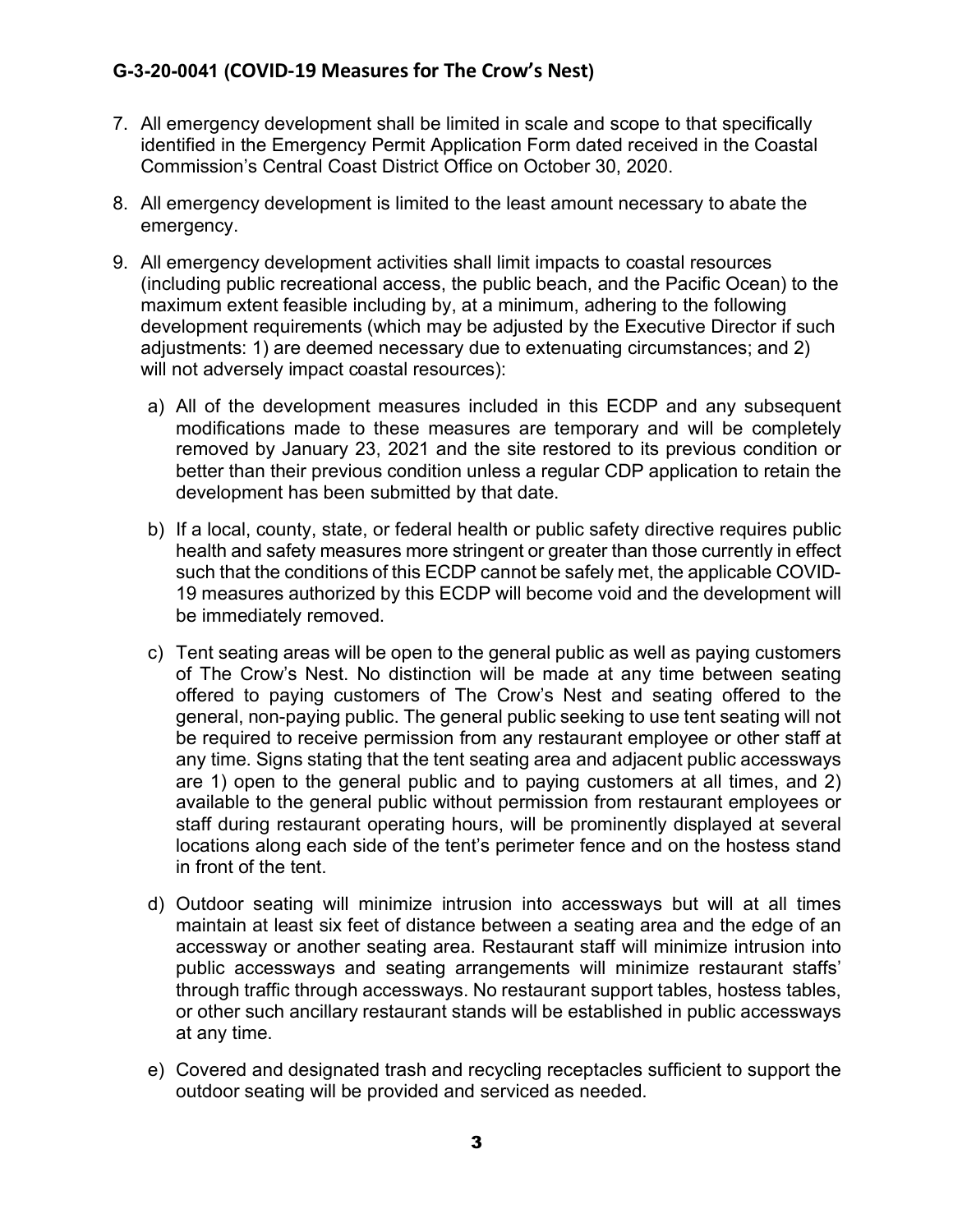- f) All precautions will be taken to ensure that litter and refuse will be prevented from entering the beach area, the Santa Cruz Harbor, and the Pacific Ocean.
- g) The temporary fence separating the tent's outdoor seating area form the public beach will be an attractive, low-profile design and have at least three entrances – one at each end of the tent and one at the east side of the tent facing the beach volleyball area. The Permittee will maintain the tent, the perimeter fence, and the rigid tent floor sections in good working order and promptly repair and/or replace any damaged parts.
- h) The development site shall maintain good site housekeeping controls and procedures at all times. This includes cleaning up all spills and refuse immediately, disposing of all refuse and recyclables properly during restaurant operating hours, placing trash and recycling receptacles on site for that purpose, keeping all items used for operating the tent seating area neatly organized, and removing all loose items associated with the development at the end of every business day.
- i) All accessways impacted by development activities shall be restored to their pre-development condition or better within three days after social distancing requirements are lifted. This includes the area of sandy beach on which the temporary development is sited, which will be returned to the same grade and sand cleanliness as the beach around the tent site within three days after social distancing requirements are lifted.
- j) The Permittee shall notify planning staff of the Coastal Commission's Central Coast District Office immediately upon completion of removal of the development and the required restoration activities. If planning staff identify additional reasonable restoration measures, such measures shall be implemented immediately.
- 10.Copies of this ECDP shall be maintained in conspicuous outdoor locations at the site, and such copies shall be available for public review on request. All persons involved with the development, including all restaurant staff that interacts with the public, shall be briefed on the content and meaning of this ECDP and the public review requirements applicable to it.
- 11.A development coordinator shall be designated to be contacted during the period in which these development measures are taken to answer questions regarding the development (in case of both regular inquiries and emergencies), and his/her contact information (i.e., address, email, phone numbers, etc.) including, at a minimum, a telephone number and email address that will be made available 24 hours a day for the duration of the development, shall be conspicuously posted at the sites where such contact information is readily visible from public viewing areas, along with indication that the coordinator should be contacted in case of questions regarding the development (in case of both regular inquiries and emergencies). The coordinator shall record the contact information (e.g., name, address, email, phone number, etc.) and nature of all complaints received regarding the COVID-19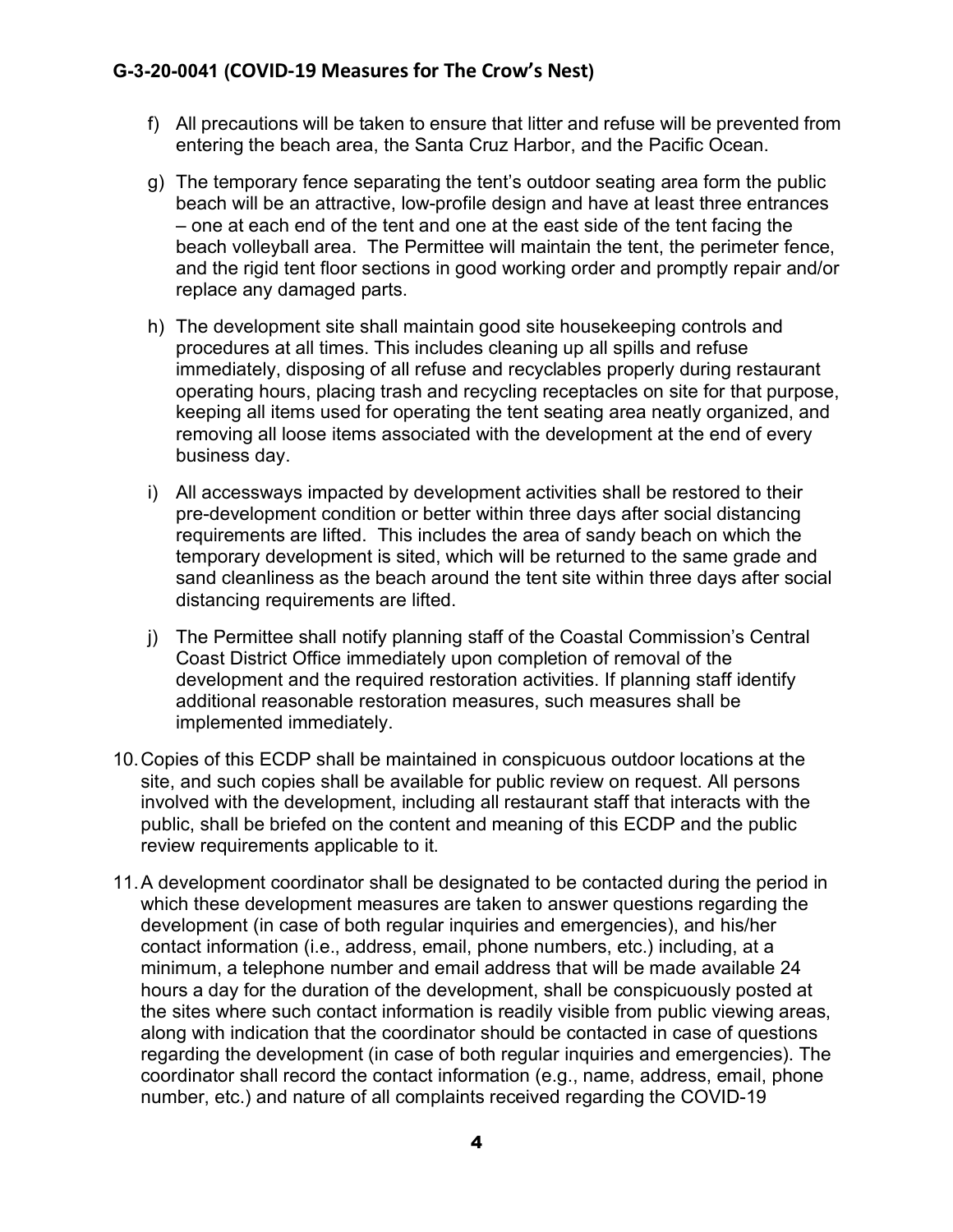measures, and shall investigate complaints and take remedial action, if necessary, within 24 hours of receipt of the complaint or inquiry. Within 30 days of completion of development authorized by this ECDP, the Permittee shall submit the record (of complaints/inquiries and actions taken in response) to the Executive Director.

- 12.This ECDP shall not constitute a waiver of any public rights which may exist on the property. The Permittee shall not use this ECDP as evidence of a waiver of any public rights which may exist on the property.
- 13.Failure to comply with the conditions of this approval may result in enforcement action under the provisions of Chapter 9 of the Coastal Act.
- 14.The issuance of this ECDP does not constitute admission as to the legality of any development undertaken on the subject site without a CDP and shall be without prejudice to the California Coastal Commission's ability to pursue any remedy under Chapter 9 of the Coastal Act.

As noted in Conditions 4 and 5 above, the emergency development carried out under this ECDP is considered temporary work done in an emergency situation to abate an emergency and is undertaken at the Permittee's risk. For the development to be authorized under the Coastal Act and/or if the Permittee wish to expand the scope of work, a regular CDP must be obtained. A regular CDP is subject to all of the provisions of the California Coastal Act and may be conditioned or denied accordingly.

If you have any questions about the provisions of this ECDP, please contact the Commission's Central Coast District Office at 725 Front Street, Suite 300, Santa Cruz, CA 95060, (831) 427-4863 or via email to Colin.Bowser@coastal.ca.gov.